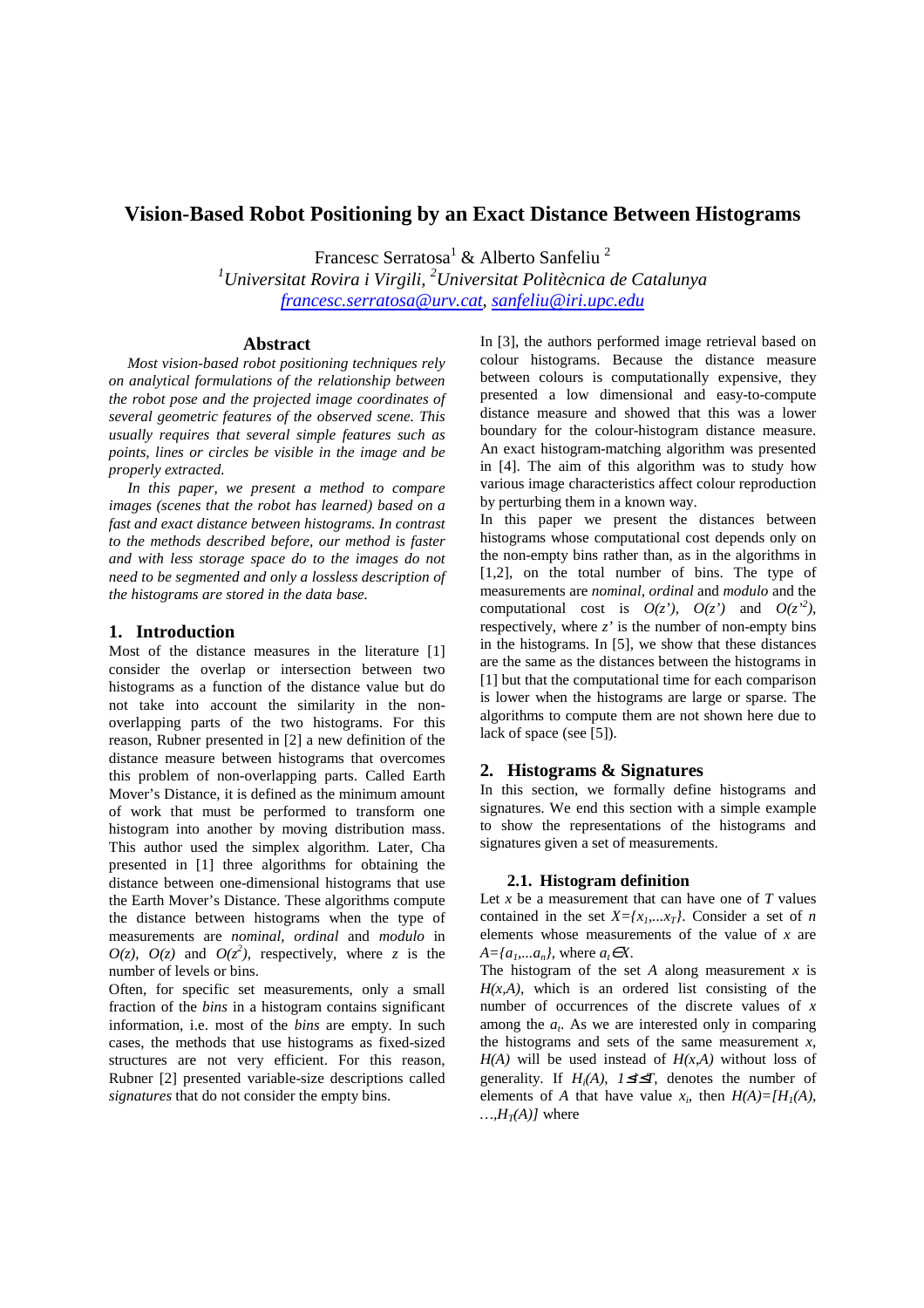$$
H_i(A) = \sum_{i=1}^n C_{i,t}^A \text{ and } C_{i,t}^A = \begin{cases} 1 & \text{if } a_t = x_i \\ 0 & \text{otherwise} \end{cases}
$$

The elements *Hi(A)* are usually called *bins* of the histogram.

# **2.2. Signature definition**  $H(A) = [H_1(A), \dots, H_T(A)]$

Let  $H(A) = [H_1(A), \dots, H_T(A)]$  and  $S(A) = [S_1(A),$  $...,S_z(A)$ ] be the histogram and the signature of the set *A*, respectively. Each *S<sub>k</sub>*(*A*), *1* ≤*k* ≤*z* ≤*T* comprises a pair of terms,  $S_k(A) = \{w_k, m_k\}$ . The first term,  $w_k$ , shows the relation between the signature *S(A)* and the histogram *H(A)*. Therefore, if the  $w_k = i$  then the second term,  $m_k$ , is the number of elements of  $A$  that have value  $x_i$ , i.e.  $m_k=H_i(A)$  where  $w_k \leq w_t \iff k \leq t$  and  $m_k > 0$ .

The signature of a set is a lossless representation of its histogram in which the *bins* of the histogram whose value is 0 are not expressed implicitly. From the signature definition, we obtain the following expression,

$$
H_{w_k}(A) = m_k \quad where \quad 1 \le k \le z \tag{2}
$$

#### **2.3. Extended Signature**

The **extended signature** is one in which some empty bins have been added. That is, we allow  $m_i=0$  for some bins. This is a useful structure for ensuring that, given a pair of signatures to be compared, the number of bins is the same and that each bin in both signatures represents the same bin in the histograms.

#### **2.4. Example**

Figure 1 shows the histograms that represent sets *A* and *B* of 10 elements between 1 and 8.



**Figure 1.** Histograms of sets *A* and *B*.

Figure 2 shows the signature representation of sets *A* and *B*. The length of the signatures is 4 and 3, respectively. Set A has 2 elements with a value of 6 since this value is represented by the bin 4 ( $W_4^A=6$ ) and the value of the vertical axis is 2 at bin 4.



**Figure 2**. Signature representation of the sets *A* and *B*.

Figure 3 shows the extended signatures of the sets *A* and *B* with *5* bins. Note that the value that the extended signatures represents for each bin,  $w_i$ , is the same for both signatures.



**Figure 3**. Extended Signatures *A'* and *B'*. The number of elements mi is represented graphically and the value of its elements is represented by wi.

## **3. Type of measurement**

We consider 3 types of measurements, called nominal (each value of the measurement is a name and there is no relation, such as greater than or lower than, between them), ordinal (the values are ordered) and modulo (the values are ordered but they form a ring because of the arithmetic modulo operation).

Corresponding to these three types of measurements, we define three measures of difference between two measurement levels  $a \in X$  and  $b \in X$ , as follows: **a) Nominal distance:** 

$$
d_{nom}(a, b) = \begin{cases} 0 & \text{if } a = b \\ 1 & \text{otherwise} \end{cases}
$$
 (3)

The distance value is either match or mismatch, which are mathematically represented by 0 or 1. **b) Ordinal distance:** 

$$
d_{\text{ord}}(a,b) = |a-b| \tag{4}
$$

The distance value is computed by the absolute difference of each element.

**c) Modulo distance:** 

$$
d_{\text{mod}}(a,b) = \begin{cases} |a-b| & \text{if } |a-b| \le T/2\\ T-|a-b| & \text{otherwise} \end{cases} \tag{5}
$$

The distance value between two modulo measurement values is the interior difference of each element.

#### **4. Distance between Signatures**

For the following definitions of the distances, we assume that the extended signatures of *S(A)* and *S(B)* are  $S(A')$  and  $S(B')$ , where  $S_i(A') = \{ w_i^A, m_i^A \}$  and  $S_i(B') = \{w_i^{B'}, m_i^{B'}\}$ . The number of bins of *S(A)* and *S(B)* is  $z^A$  and  $z^B$  and the number of bins of both extended signatures is *z'.* 

### **4.1. Nominal Distance**

The nominal distance between the histograms in [3] is the number of elements that do not overlap or intersect. We redefine this distance using signatures as follows,

$$
D_{nom}(S(A), S(B)) = \sum_{i=1}^{z} \left| m_i^{A'} - m_i^{B'} \right| \tag{6}
$$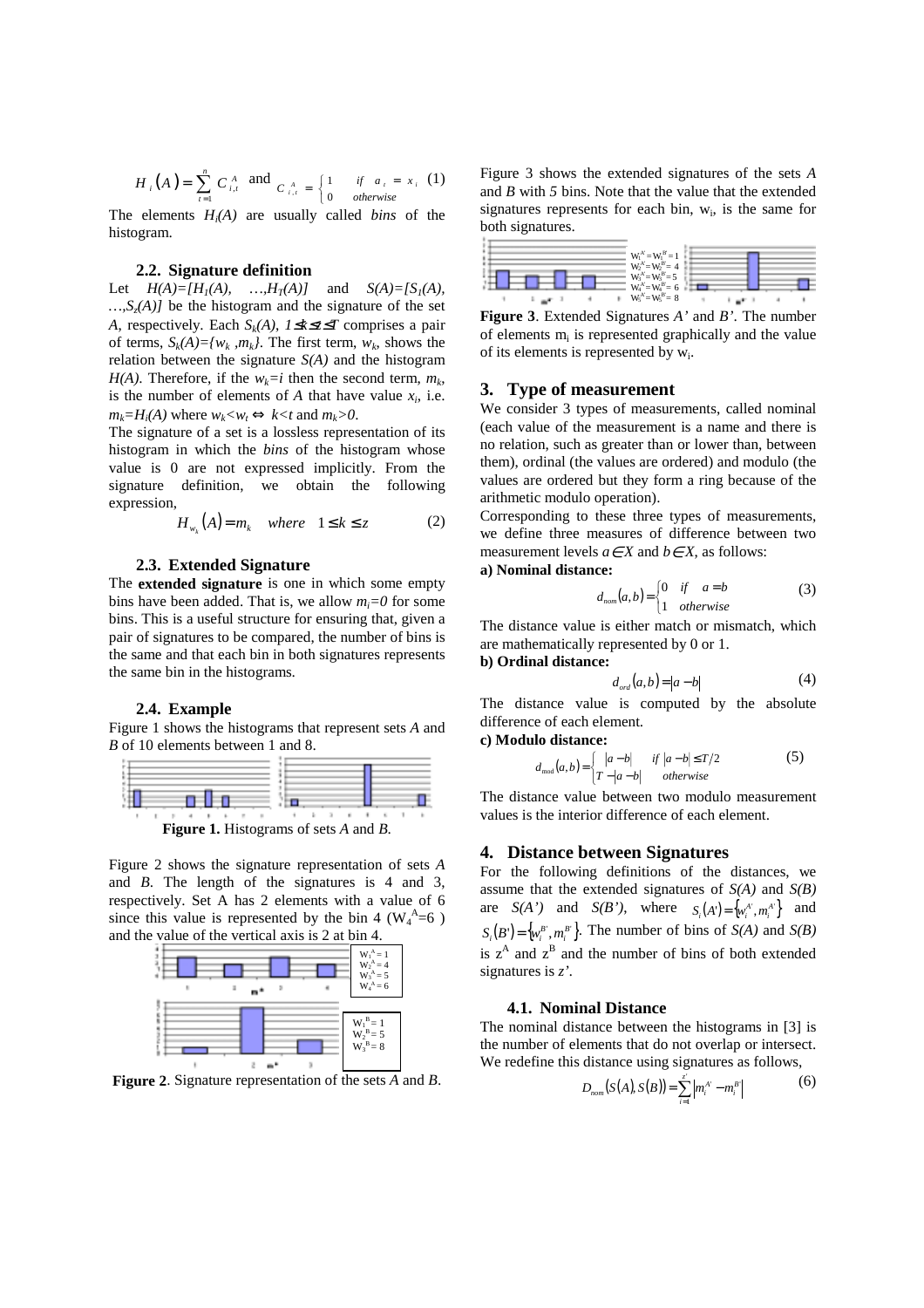## **4.2. Ordinal Distance**

The ordinal distance between two histograms was presented in [4] as the minimum work needed to transform one histogram into another. *H(A)* can be transformed into  $H(B)$  by moving elements to the left or to the right and the total number of all the necessary minimum movements is the distance between them. There are two operations. Suppose an element *a* that belongs to bin *i*. One operation is *move left (a)*. This result of this operation is that element *a* belongs to bin *i-1* and its cost is 1. This operation is impossible for the elements that belong to bin *1*. Another operation is *move right (a)*. Similarly, after this operation, *a* belongs to bin  $i+1$  and the cost is 1. The same restriction applies to the right-most bin. These operations are graphically represented by right-to-left arrows and left-to-right arrows. The total number of arrows is the distance value. This is the shortest movement to transform an histogram to the other.

The distance between signatures is defined as follows,

$$
D_{ord}(S(A), S(B)) = \sum_{i=1}^{z-1} \left[ \left( w_{i+1}^{A^i} - w_i^{A^i} \right) \middle| \sum_{j=1}^{i} \left( m_j^{A^i} - m_j^{B^i} \right) \right] (7)
$$

The arrows do not have a constant size (or constant cost) but depend on the distance between bins. If element *a* belongs to bin *i*, the result of operation *move left (a)* is that the element *a* belongs to bin *i-1* and its cost is  $w_i - w_{i-1}$ . Similarly, after the operation *move right(a)*, the element *a* belongs to bin  $i+1$  and the cost is  $w_{i+1} - w_i$ . In equation (7), the number of arrows that go from bin  $i$  to bin  $i+1$  is described by the inner addition and the cost of these arrows is  $w_{i+1} - w_i$ .

## **4.3. Modulo Distance**

One major difference in modulo type histograms or signatures is that the first bin and the last bin are considered to be adjacent to each other. It therefore forms a closed circle due to the nature of the data type. Transforming a modulo type histogram or signature into another while computing their distance should allow cells to move from the first bin to the last bin, or vice versa, at the cost of a single movement. Now, cells or blocks of earth can move from the first bin to the last bin with the operation *move left (1)* in the histogram case or *move left*  $(w_1)$  in the signature case. Similarly, blocks can move from the last bin to the first one with the operations *move right (T)* in the histogram case or *move right*  $(w_z)$  in the signature case.

The cost of these operations is calculated as the cost of the operations in the ordinal distance except for the movements of blocks from the first bin to the last or vice versa. For the distance between histograms, the

cost, as in all the movements, is one. For the distance between signatures, the real distance between bins or the length of the arrows has to be considered. The cost of these movements is therefore the sum of three terms (figure 4): (a) the cost from the last bin of the signature,  $w_{z}$ <sup>'</sup>, to the last bin of the histogram, *T*; (b) the cost from the last bin of the histogram, *T*, to the first bin of the histogram, *1*; (c) the cost from the first bin of the histogram, *1*, to the first bin of the signature,  $w_1$ . The costs are then calculated as the length of these terms. The cost of (a) is  $T-w_z$ , the cost of (b) is *1* (similar to the cost between histograms) and the cost of (c) is  $w_1$ -*1*. Therefore, the final cost from the last bin to the first or vice versa between signatures is  $w_1-w_2+T$ .



**Figure 4.** The three terms that need to be considered in order to compute the cost of moving blocks from the last bin to the first or vice versa.

Due to the previously explained modulo properties, we can transform one signature or histogram into another in several ways. In one of these ways, there is a minimum distance whose number of movements (or the cost of the arrows and the number of arrows) is the lowest. If there is a borderline between bins that has both directional arrows, they are cancelled out. These movements are redundant, so the distance cannot be obtained through this configuration of arrows. To find the minimum configuration of arrows, we can add a complete chain in the histogram or signature of the same directional arrows and the opposite arrows on the same border between bins are then cancelled out. The modulo distance between signatures is defined as

$$
D_{\text{mod}}(S(A), S(B)) = \min_{c} \left\{ \sum_{i=1}^{z-1} \left[ \left( w_{i+1}^{A^i} - w_i^{A^i} \right) \middle| c + \sum_{j=1}^{i} \left( m_j^{A^i} - m_j^{B^i} \right) \right] + \left( w_1^{A^i} - w_{z}^{A^i} + T \right) \middle| c \right\} \right\}
$$
(8)

The cost of moving a block of earth from one bin to another is not 1 but the length of the arrows or the distance between the bins (as explained in the ordinal distance between signatures). The cost of the movement of blocks from the first bin to the last or vice versa is  $w_1-w_2+T$  and the cost of the other movements is  $w^A{}_{i+1}$ -w  $A^B{}_{i}$ <sup>2</sup> The term *c* represents the chains of left arrows or right arrows added to the current arrow representation. The absolute value of *c* at the end of the expression is the number of chains added to the current